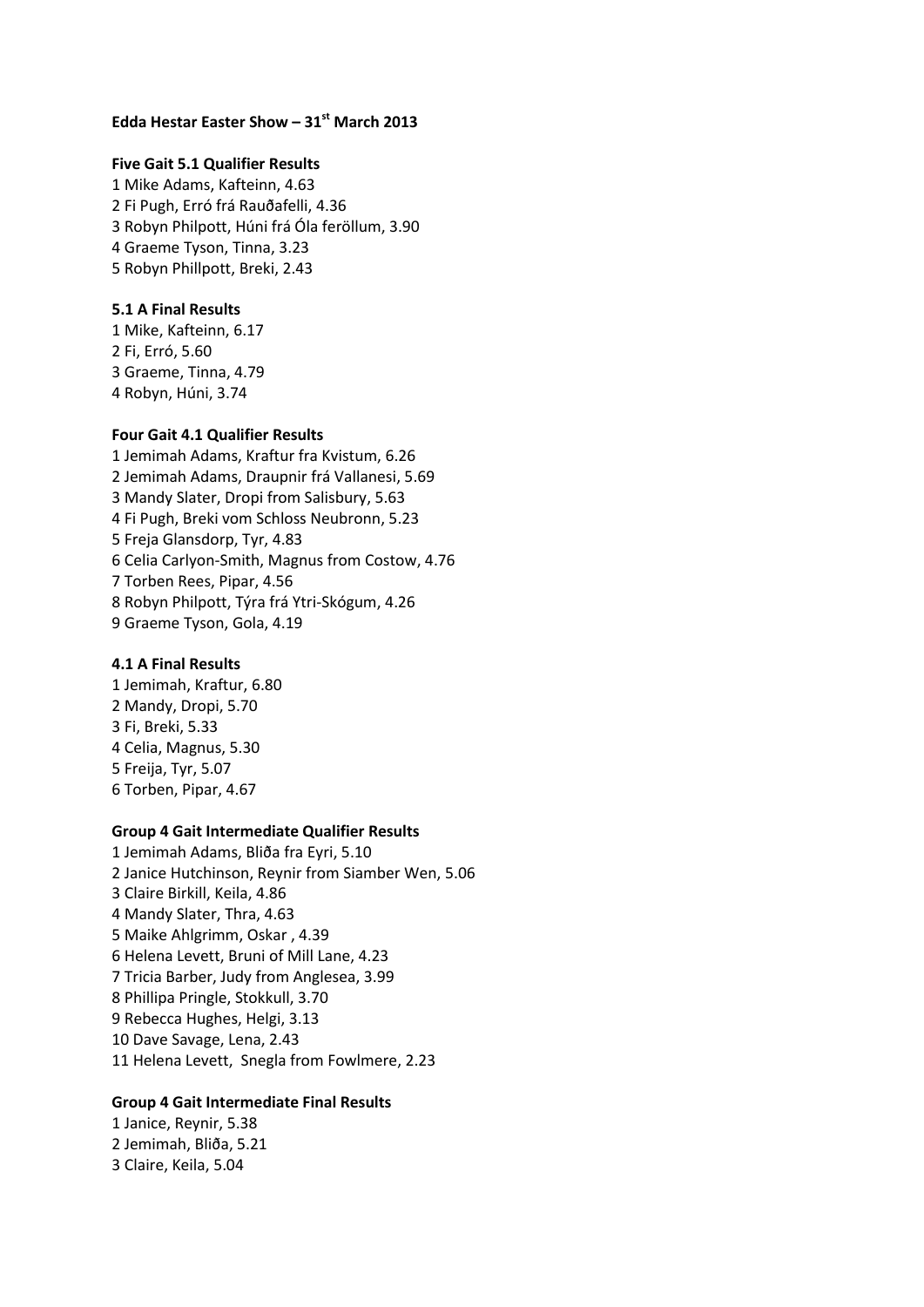4 Mandy, Thra, 4.79 5 Maike, Oskar, 4.75 6 Helena, Bruni, 4.67 7 Tricia, Judy, 4.33

#### **Group 4 Gait Beginners Qualifier Results**

1 Jade Birkill, Snorri, 3.20 2 Linda Frith, Lyfting, 3.09 3 Sarah Jenkins, Kvika, 2.29 4 Jan Payne, Glodis, 1.89

## **Group 4 Gait Beginners Final Results**

1 Sarah, Kvika, 4.00 2 Linda, Lyfting, 3.38 3 Jade, Snorri, 3.13 4 Jan, Glodis, 1.92

## **Tölt T2 & 4 Qualifier Results**

1 Andrew Nickalls, Komma, 5.96666 2 Fi Pugh, Eldur, 5.53333 3 Jemimah Adams, Draupnir frá Vallanesi, 5.53333 4 Elizabeth Adams, Stapi, 5.43333 5 Robyn Philpott, Týra frá Ytri-Skógum, 4.96666 6 Celia Carlyon, Magnus from Costow, 3.66666

# **T2 A Final Results**

1 Andrew, Komma, 6.54 2 Jemimah, Draupnir, 6.50 3 Fi, Eldur, 6.02 4 Robyn, Tyra, 5.21

#### **Beginners Tölt Results**

1 Oskar Slater, Dinni, 3.59 2 Cristina Edwards, Kvika, 3.50 3 Jan Payne, Glodis, 3.43 4 Carol Clark, Stjarni, 3.43 5 Linda Frith, Lyfting, 3.06 6 Jean Eades, Valsi, 2.66

#### **Beginners Tölt A Final Results**

1 Jan, Glodis, 4.83 2 Cristina, Kvika, 4.33 3 Oskar, Dinni, 4.25 4 Linda, Lyfting, 3.50 5 Jean, Valsi, 3.25

# **Intermediate Tölt Qualifier Results**

1 Mandy Slater, Thra, 4.83333 2 Janice Hutchinson, Reynir from Siamber Wen, 4.76666 3 Rebecca Hughes, Helgi, 4.5 4 Freija Glansdorp, Tyr, 4.26666